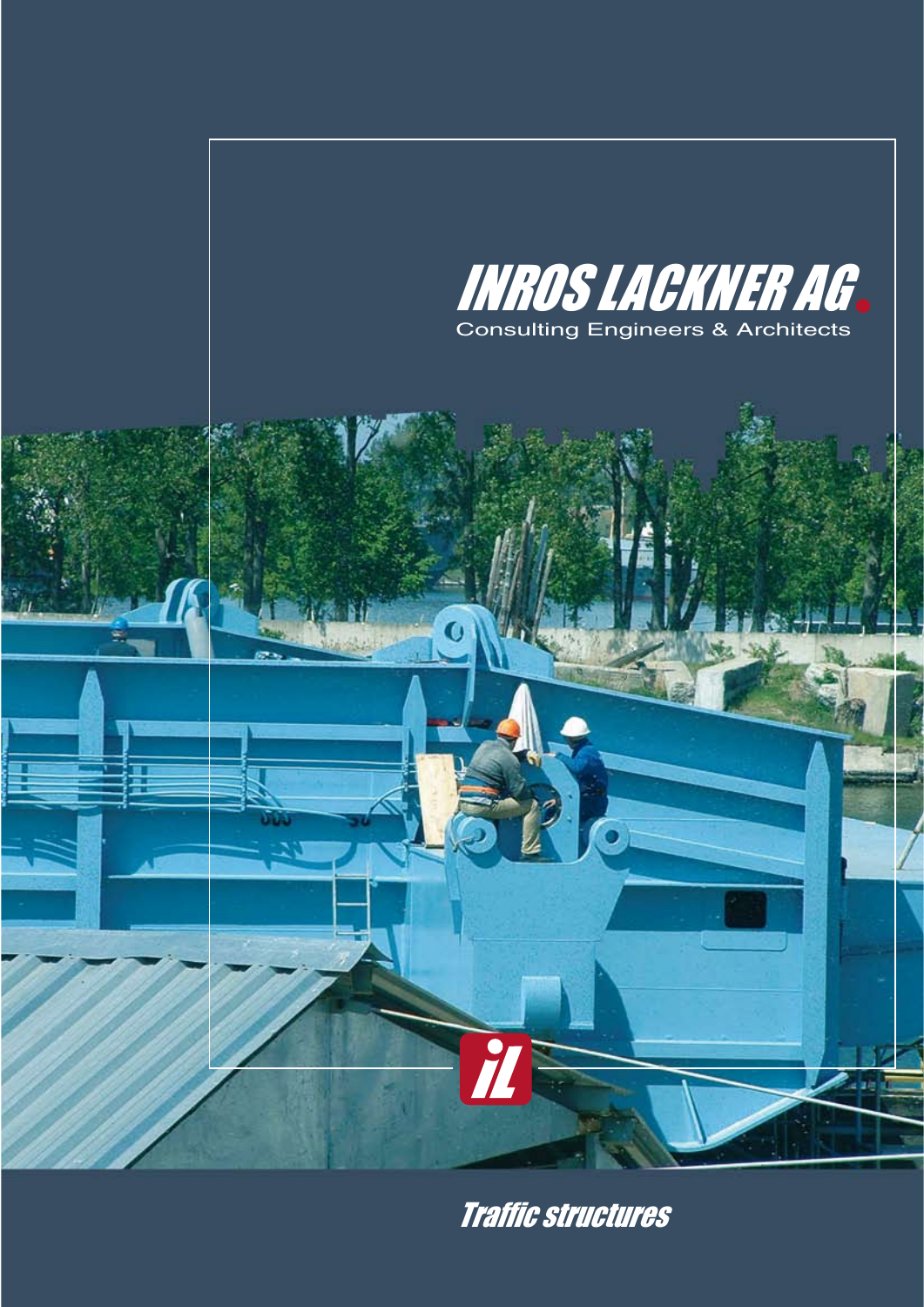### **Bridges and tunnels – connecting links and building culture**



We build bridges and connect roads, railway tracks and waters, developed and undeveloped locations, people and regions. Engineering works such as bridges, tunnels, troughs, supporting walls and noise barriers are the elements which dominate the appearance of our traffic and transportation networks. They are an important part of our developed environment and hence a significant component of our building culture – even if we are not always aware of it.

Our engineers and architects responsibly meet the challenges of technical and design requirements as well as economic efficiency and feasibility. Low maintenance costs always play a decisive role. For the purpose of realistically evaluating engineering works and their integration in our building and natural environment, we increasingly apply 3D visualization and computer animation.

**Service**



#### **COMPETENCIES**

For traffic structures in combination with and/or across:

- Motorways
- • National, local and district roads
- • Non-classified roads
- • Sideways and bikeways
- • Bridleways and trails
- Railway tracks
- • Suburban railway and streetcar tracks
- • Waterways, waterbodies

### **CONSULTANCY**

- Expert opinions
- • Damage assessment
- State of construction
- New construction
- Rehabilitation
- Demolition
- • Special foundations
- • Visualization
- • Computer animation
- • Special bearings
- • Monument conservation
- • Reinforcement
- Documentation
- • Calculations of economic efficiency

# BUILDING

- • Tunnels
- • Troughs
- • Bridges
- • Ro-Ro/traject bridges
- Rope supporting structures
- Supporting walls
- • Noise barriers
- • Cable-stayed bridges
- • Traffic sign gantries
- Earth movements
- • Game bridges
- • Deep base plates
- Pile-type foundation elements

#### **SERVICES**

- Project and structural design
- Classification calculations
- Recalculations
- 
- Primary investigations as per DIN 1076
- • Safety and health coordination
- Project control
- Construction management
- Permissions in individual cases
- • Crossway agreements
- Structural design

### **ARCHITECTURE**

- Composite steel construction
- • Composite concrete construction
- • Composite wood construction
- • Prestressed concrete construction
- • Reinforced concrete construction
- • Concrete / Light-weight concrete construction
- Brickwork construction
- Wood construction
- Steel construction
- • Cast iron construction
- • Fiber glass and carbon fiber reinforced plastics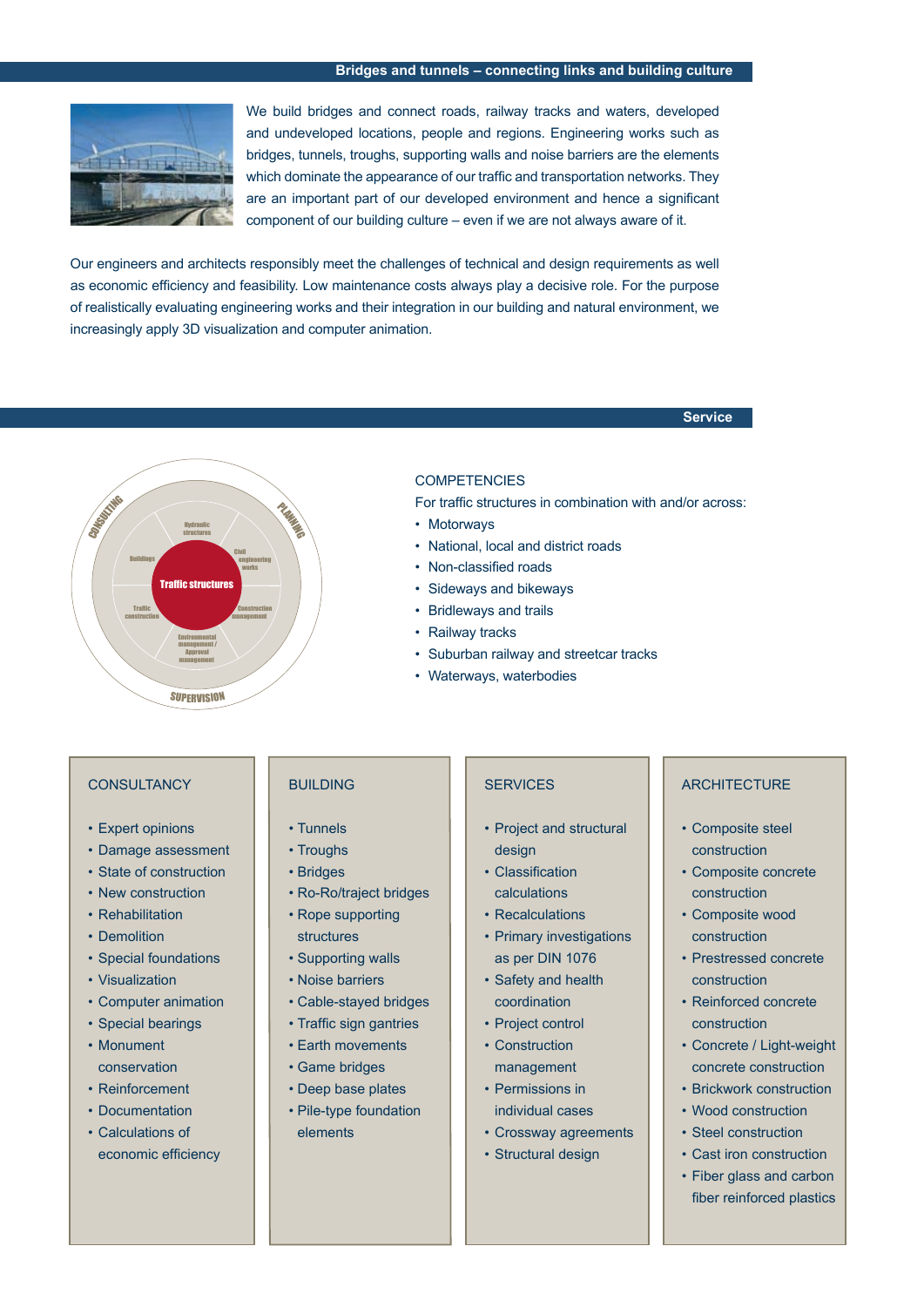

# **Tunnels and troughs**

The coalescence of markets, competitiveness and ever increasing requirements of noise and landscape protection determine the development of traffic infrastructure today.



With regard to the expansion and new construction of transportation routes as well as supply and disposal networks, this increasingly results in the need of arranging underground constructions at locations where conurbations are to be developed and obstacles such as rivers, estuaries and mountains are to be handled.



In tunnel construction, comprehensive practical and theoretical experience is required to correctly evaluate the numerous influences and relations of and between the planned structure, the construction environment (e.g. mountains) and the construction progress.



**Railway fly-overs & bridges over railway tracks**

Railway fly-overs & bridgesRailway bridges are subject to special conditions since the operational requirements of the relevant line section are affected. In comparison to roadway bridges, significantly higher axle loads and higher dynamical effects of the rolling wheels (stiffer structures) must be considered on the one hand, while on the other hand ongoing operation must be ensured.



The provision of substructures frequently requires the establishment of temporary bridges. In case of railway fly-overs, superstructures are manufactured with excessive height and lifted in and/or positioned as complete and or partial structures; prefabricated part structures may also be used.



In order to avoid large access heights in the bridge approach and/ or to meet structure gauge requirements, trough, truss and tie-bar arch cross-sections are preferred.



In addition to steel structures and the still used concrete and 'rolled girder in concrete' superstructures, there is a trend towards the appli-

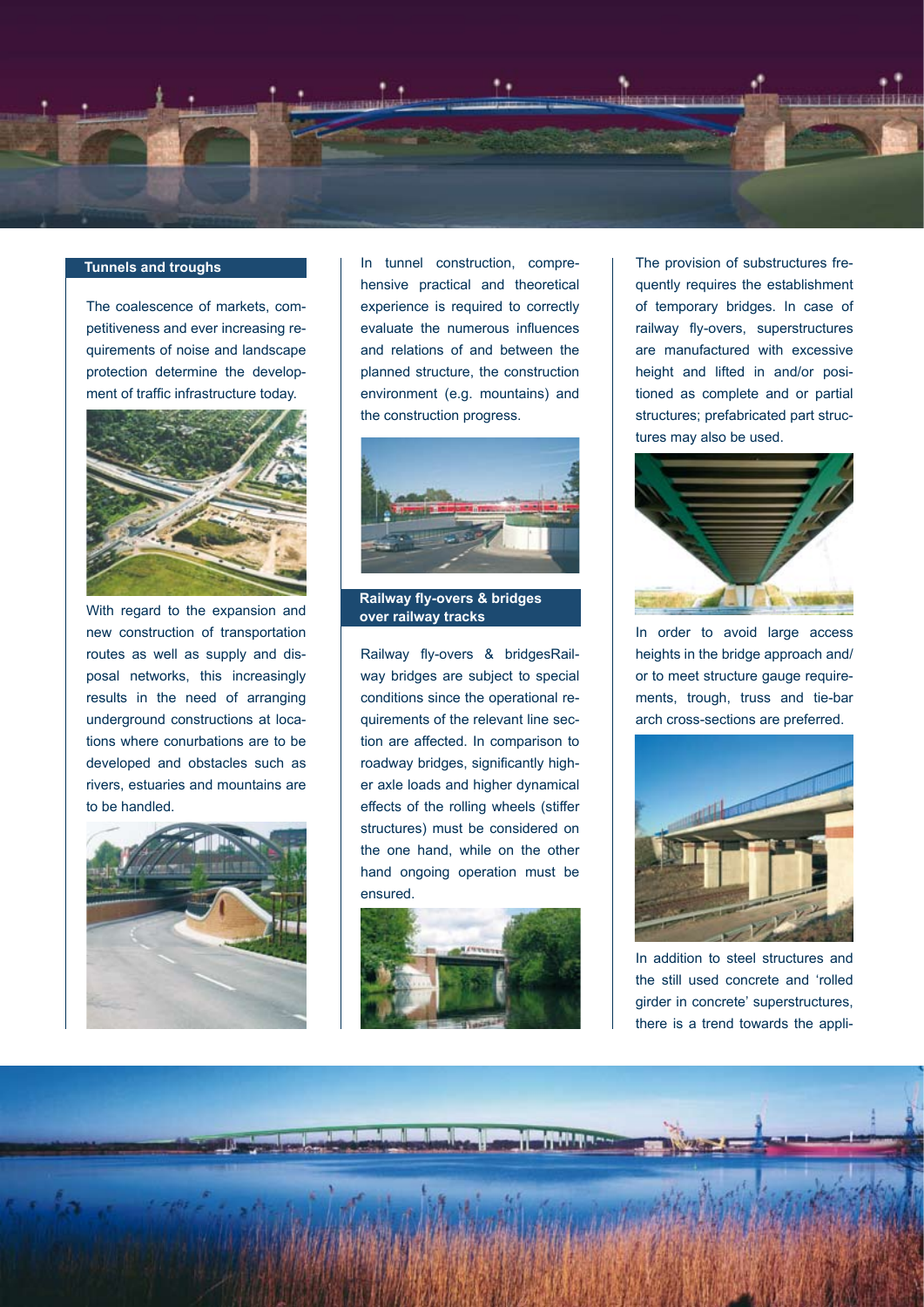

## **Roadway & pedestrian and construction bridges, others**

Traffic and transportation systems must continuously meet the set requirements. Particular importance is attached to the development and expansion of highway networks as an important part of the entire traffic and transportation infrastructure, as well as to their crossings.



From economic, technical and design perspectives, high demands are to be met so that the lifetime of bridges used for traffic and trans-



portation is maximized while financial and staff expense is minimized. In contrast to roadway bridges, pedestrian bridges should represent



light structures with an optimum utilization of material properties. Adaptation to urban and landscape architecture must be particularly considered.

**Mobile bridges & ferry terminals**



Mobile bridges are crossway constructions of waterbodies and bear railway tracks, roadways or paths.



Traffic in/on the crossing routes is either released or blocked. The mobile superstructure/the mobile superstructure component is designed as a bascule, swing or lift bridge, i.e. rotated on a horizontal or vertical axis or lifted vertically on lifting towers.

Additional design tasks are set for mechanical engineering, drive systems and electrical engineering as well as for control technology, e.g. as regards traffic safety systems and bridge lighting with different operation requirements.



Consequently, ferry terminals are the landside connecting constructions to ferryboats and bear railway tracks (traject bridges), roadways or paths (e.g. Ro-Ro bridges) with the same elements of technical equipment.

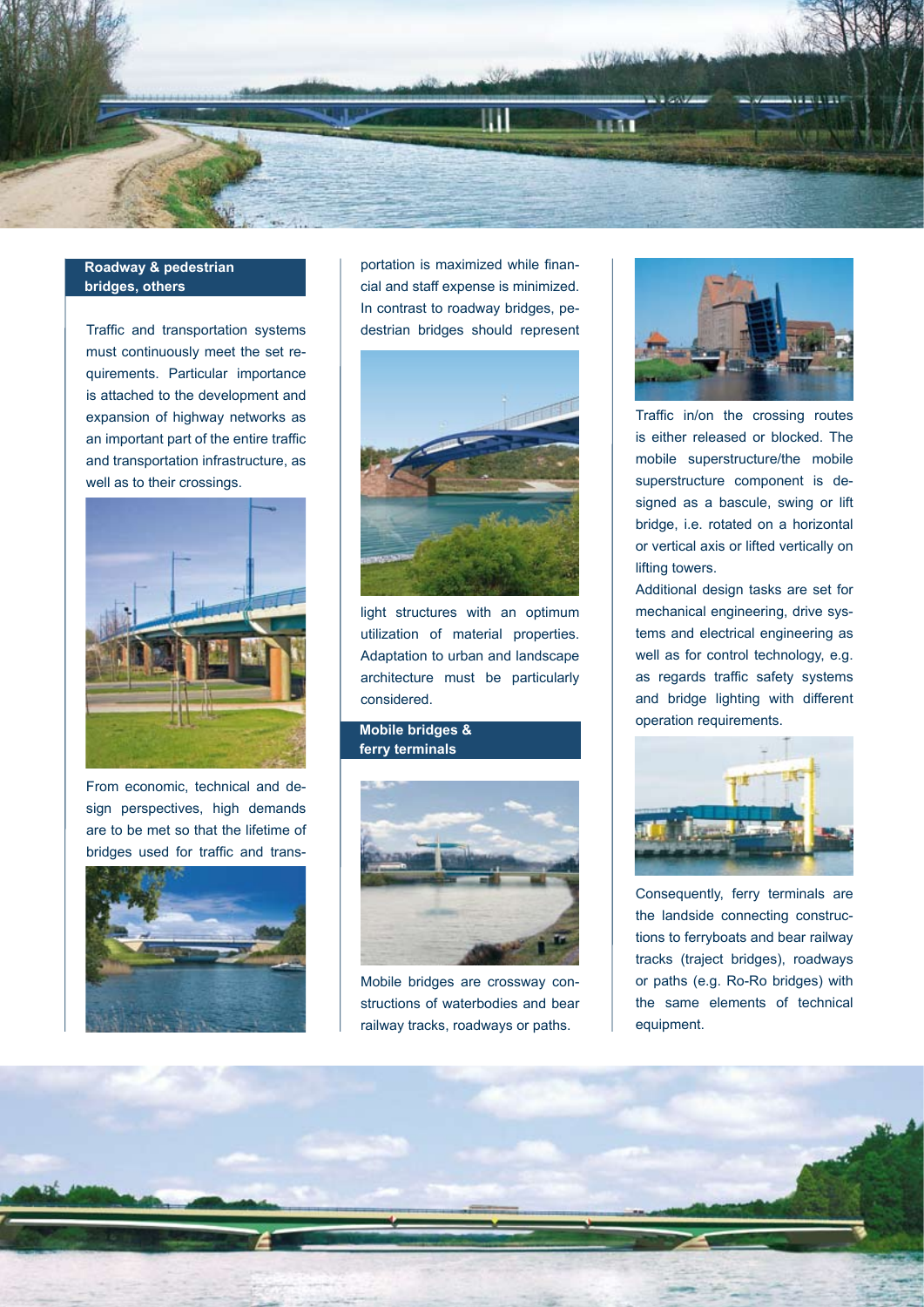### **Tunnels and troughs**



- Intersection Warnemünde- platform tunnel and road bridge in Rostock / Germany
- Platform tunnel and platform accesses Wandsbek-East, Trough structures "Tonndorfer Hauptstraße" and "Sonnenweg" in Hamburg / Germany
- Trough structures and flyovers of the federal highway B106/B104 in Schwerin / Germany
- Railway tunnel below the "Havel-Oder waterway"/ Germany
- Railway tunnel below railway tracks of the German Railways "DB AG" in Hannover / Germany

### **Railway fly-overs & bridges over railway tracks**



# - Urban subway construction A (93),

- Connection of the railway fly-over JadeWeserPort Wilhelmshaven / Germany

- undercrossing of channel Goldbekkanal in Hamburg / Germany - Replacement of the railway bridge over the Elbe-Lübeck Canal
- near Büchen / Germany

### **Roadway & pedestrian bridges, others**



# - Karachi Harbour Crossing Bypass of the harbour area in Karachi / Pakistan

- Road bridge across the nile river in Aswan / Egypt
- Bridge construction program for five bridges / Togo
- Bridges for Istrion Epsilon Highway / Croatia
- Rehabilitation of the "Poeppelmann bridge" across the "Mulde river" in Grimma / Germany
- Federal Motorway A19 Replacement construction of the bridge over the "Petersdorfer Lake" / Germany
- New construction of GRP bridge for pedestrians and bicycles over the federal road B 106 N to by-pass Schwerin / Germany

### **Mobile bridges & ferry terminals**



- Combined rail/road ramps in Ust-Luga and Baltiysk / Russia
- Federal road B 110, "Kahlden brige " in Demmin and "Peene bridge" in Zecherin (bascule bridges) / Germany
- Scandinavia quay in Lübeck-Travemünde: Ro-Ro double storey bridges with ramps / Germany
- Ferry port of Puttgarden on Fehmarn: Ro-Ro double -storey ramps, rail road main deck ramp, pedestrian gangway and access ramps / Germany
- Ro-Ro ramp for the Airbus plant A 380 in Hamburg / Germany
- Ferry terminal in the Sea Port of Rostock and in the ferry port of Sassnitz on Rügen / Germany